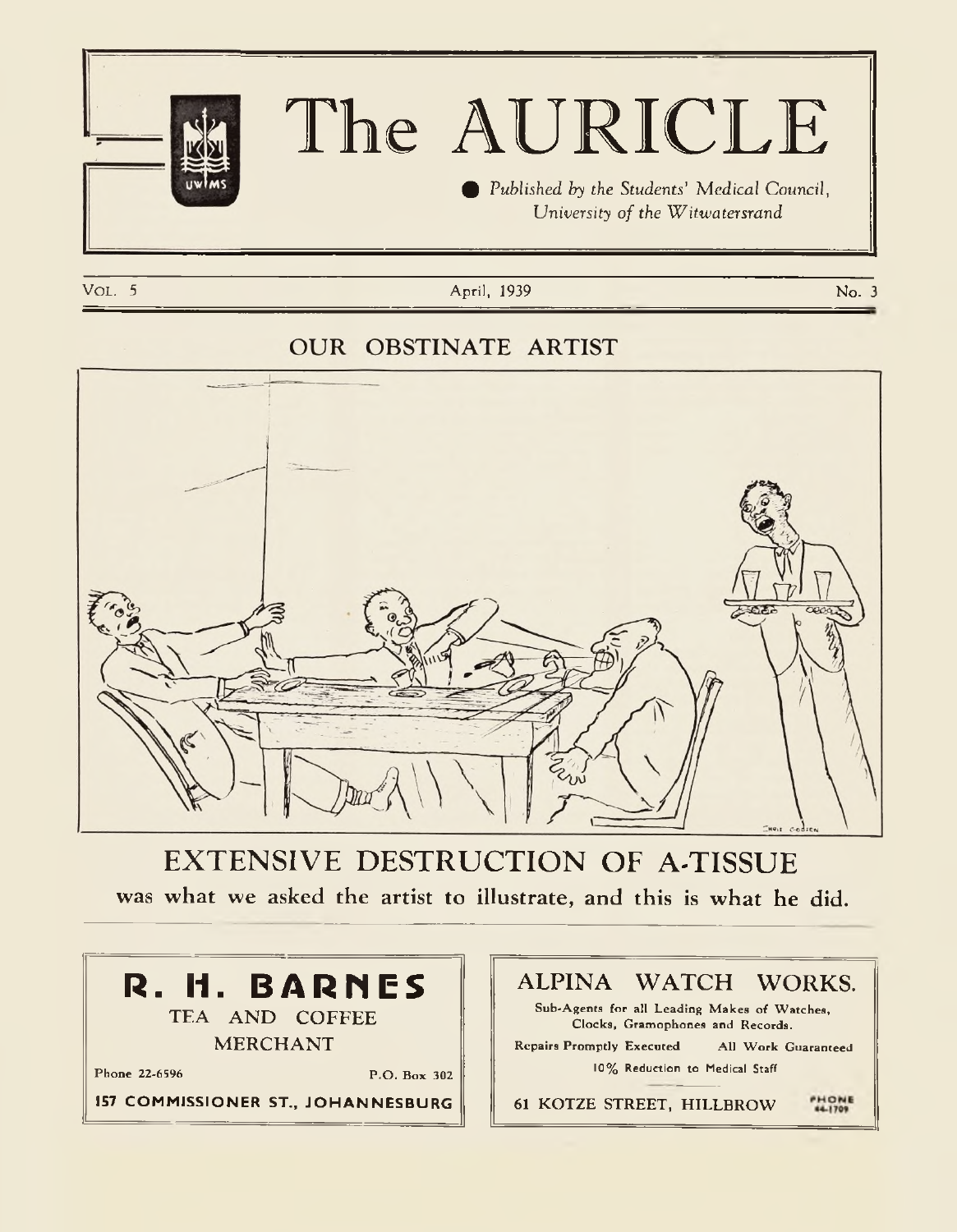# **l ib e r a l e d u c a t i o n**

All things in nature tend towards a certain equilibrium all things, that is, except the anomalous human animal. Endowed with a cerebrum of awe-inspiring proportions, and a thumb opposable to its four fingers, the human race has enthusiastically used these gifts for aeons attempting to upset the balance in nature.

The economic system of our time is built like a pyramid, except that its foundation is the apex, while the massive base hangs tottering in the air. Our lives are built on a Heath Robinsonian contraption of idiotic conventions, " morals," customs and meaningless words, while those things we hope and long for are thrust out and downwards into the darkness. People accept, without question, faulty rules for living, and scorn the speaker of truth—to them all words are meaningless—religion, morality, duty, and death. All words are meaningless unless, ir the mind of speaker and his hearer alike, there is some true " scheme" with which the wore can be associated. What can they know of religion who have nol learnt faith? Religion in its true sense is not the facile lip service to a convention, nor yet the flight of some cringing, cowardly wretch from reality and a world too stern for him to cope with praying to some self-created god<br>for the safety he is too weak to find himself. True religion is that grand assurance which arises<br>in the minds of men and women who have looked on life with open eyes, and have gained faith. in the ultimate goal of our existence.

What can they know of morals who have not learnt right or wrong ? Who can do his duty— when he has not learnt where duty lies? What can they know of death who think not of it ?

To live in peace, and happily, one must achieve a balance—a straight path in life. Our study is the ills of mankind—we do nothing else. We learn nothing of those other things which make up life—such is our unbalance. That " Liberal Education " which it is the aim of a university to teach is not given to us. Then, perforce, we must shift for ourselves-- to make ourselves " complete men."

' That man, I think, has had a liberal education who has been so trained in youth that his body is the ready servant of his will, and does with ease and pleasure all ill work that, as a mechanism, it is capable of; whose intellect is a clear, cold, logical engine, with all its parts of equal strength, and in smooth working order; ready, like a steam engine to be turned to any kind of work, and spin the gossamers as well as forge the anchors of the mind; whose mind is stored with a knowledge of the great and fundamental truths of nature, and of the laws of her operations; one who, no stunted ascetic, is full of life and fire, but whose passions are trained to come to heel by a vigorous will, the servant of a tender conscience; who has learned to love all beauty, whethei of nature or of art, to hate all vileness, and respect others as himself.

Such a one, and no other, I

conceive, has had a liberal education; for he is, as completely as a man can be, in harmony with nature. He will make the best of her, and she of him."

How may we thus educate ourselves? By avoiding narrow ways of life, and narrow thought, and striving for a greater knowledge. It is the duty of each man to himself, and of each doctor to his community to be something more than a mere technician. A doctor should know more than his surgery, medicine, and *materia medica.* He should have some knowledge of the world around him, and the people in it; and also, what these people do, and think, and hope for. It is a doctor's function to aid these people when they are ill in body or in mind— " To help the sick according to one's ability and judgment."

To help a lame dog over a stile necessitates a modicum of soundness in the helper. So should a doctor be—sound in body and in mind— able to give from his store of knowledge help to those who need it.

It is, therefore, incumbent upon us to build up such a store of knowledge as will enable us to help<br>others. Personal considerations Personal considerations aside, it is necessary that a doctor be such a man as Huxley has described—A man with a Liberal Education.

Aiding us in this we have built up our " Central Cultural Society." It has the power to supply us with those thoughts we need to make us " complete men." Let us then use it as it deserves.

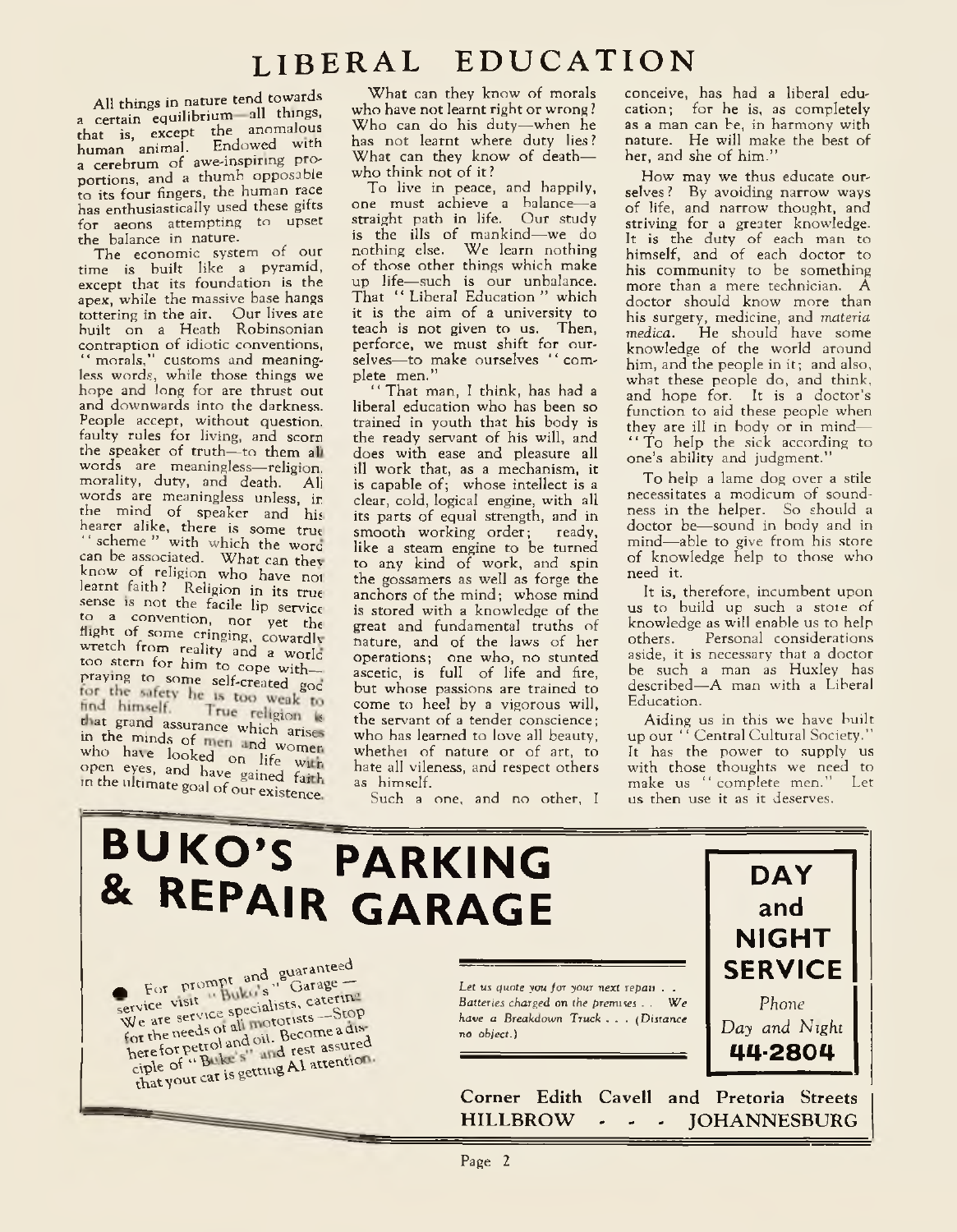# **MEDISYNE IN INDIE**

,,As 'n mens in Indie kom, dan verdwyn die probleme van die res van die wereld soos in 'n newel omdat die moeilikhede in Indie onoorkoomlik groot is." Dit is die indruk wat geskep is by geleentheid van sy toespraak vir die Kristen-Studente-Vereniging in die Mediese Skool op 23 Maart, deur Ds. B. Marais, die Studentepredikant. Die spreker was onlangs in Indie om 'n sendingkongres by te woon, en hy het ons enige van sy indrukke meegedeel.

Honger en siekte regeer in Indie. Die onaanraakbares, d.w.s. die laer sosiale klasse, is almal kronies honger. Daar is vier groot siektes wat altyd woed naamlik pokkies, tifus, cholera en melaatsheid. Die melaatse pasiente loop 'n mens oral op die strate raak. Geen<br>volksgesondheidsmaatreels word volksgesondheidsmaatreels geneem om die siektes te onderdruk nie.

Die oudste graf in Indie bestaan nog. Dit is 400 jaar oud en dateer uit die dae toe die Mohamedane uit die Noorde begin invloed kry het in Indie. Die Budiste verbrand hulle dooies, behalwe die wat aan enige van die bogenoemde siektes sterf. Hulle word nie verbrand nie, want die geloof is dat daar dan 'n epidemie sal ontbrand. Sulke lyke word in een van die groot riviere gegooi.

Dokters is baie skaars in Indie. Een-vyfde van die hospitale word in stand gehou deur die sending

Toestande is waarlik haglik. Die land is oorbevolk.

### NOTICE TO CONTRIBUTORS

The Editorial Committee cannot hold itself responsible for views expressed by a contributor in any article, except the editorial. It further must be brought to the notice of contributors that any<br>controversial matter affecting controversial matter affecting University activities published or not, entirely under the discretion of the Editorial Committee.

All contributors to the " Auricle" must append their full names to their articles; names will not be published if a pseudonym is required, but for editorial reference, names must be given.

veel groter as die Unie nie en daar is 'n bevolking van 365 miljoen. Die kristendom wen ook vinnig veld daar, maar op die oomblik is daar maar ses en 'n half miljoen Kristene in Indie.

N.K.

### HENNEDAAD.

In die hospitaal van Waikato, n stad in Nu-Seeland, het 'n pasient, Harold Ryder, homself so gruwelik in die bed verveel dat hy 'n vars eier van een van die verpleegsters gevra het. Hy het dit by horn in die bed geplaas, vyf-en-twintig dae daarop ,,gebroei," en op die vyf-en-twintigste dag 'n fris en gesonde Leghornkuikentjie uitgebroei.

Die normale temperatuur van 'n hoender is I00°F. en 'n hoendereier neem 21 dae om uit te broei onder normale omstandighede.

Omdat die man se temperatuur laer was, het die eier langer geneem om uit te broei.

### SIXTH YEARS ENTERTAINED.

The newly elected Surgical Anatomy Dissection Hall was the scene of much frivolity, when on the night of March 25th the Women Students entertained a party consisting of final years, years, Housemen, Chiefs and members of Council. The evening wen. off with a real swing and lived up to the high standard set by previous Medical School Socials. The Chiefs were conspicuous by their absence, but the Housemen were present in almost their full complement. Notable too, were the limited numbers of women present, and it is surprising that the fairer sex take so small an interest in functions arranged by themselves.

A special word of mention is due to the band under the leadership of S. Mendelowitz. This newly formed orchestra, which consisted entirely of 2nd Years, acquitted itself creditably, although at times it was inclined to forget that harmony is an essential of every orchestra. practice this orchestra should develop into something worth while.

To Miss Meaker and her coworkers go the thanks of all present.

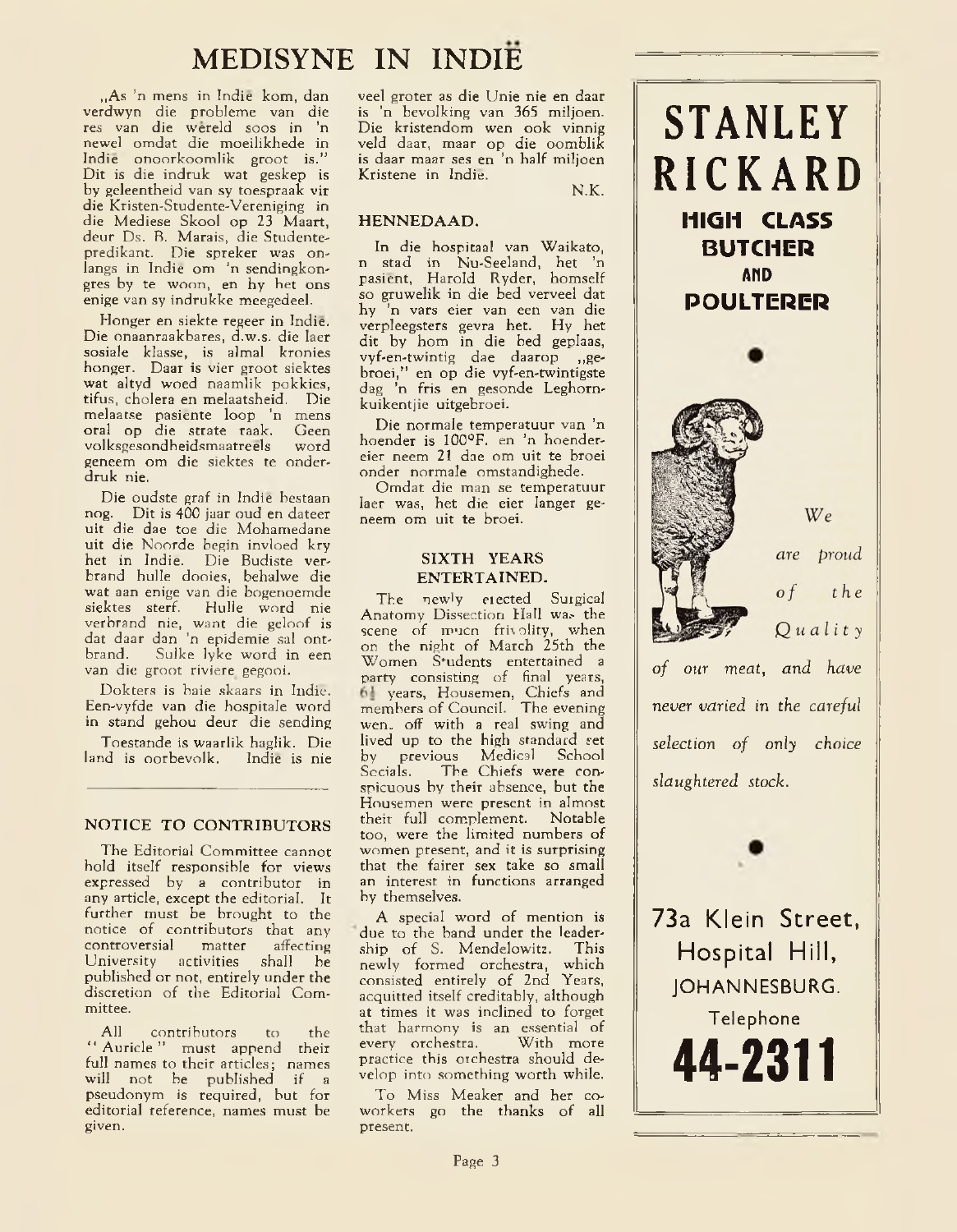

### **DIE S1NNEBEELD VAN AESCULAPIUS!**

#### Geagte Redakteur,

In 'n vroeere uitgawe (April 1937) is daar reeds kritiek gelewer op ons medieseskoolwapen. Ek sou graag 'n paar gedagtes daarby wil voeg.

Die sinnebeeld van Aesculpius, die Romeinse god van medisyne (en d.w.s. ook die moderne Mediese wetenskap), is genoemde se staf, met 'n daarom gekrulde slang. Op ons wapen verskyn daar twee sulke slange; 'n voorstelling van die Cadeuceusstaf van Mecurius. Laasgenoemde is die wapen van die god van handelaars, diewe en sakkerollers.

Aangesien ons wapen oorspronklik is en oorspronklikheids prysenswaardig is, laat ons die wapen dus nicer oorspronklik maak—met vier slange. My redes hiervoor is as volg:—

*( a* ) Ons is nou reeds oortuig daarvan dat die twee huidige slange onmisbaar sal wees.

*(b)* Aangaande die ander twee: Nommer drie slang sal die bybelse slang met die uittrek van Israel, en dus daardie pasiente wat ons nie gesond maak nie, voorstel. Nommer vier sal vir die gerief as die slang van Aesculapius dien, om die wat so nou en dan 'n geluk kry, tevrede te stel.

(c) Dit sal die simmetrie van die wapen behou.

*(d)* Hierdie rede is miskien die voornaamste. Dit is darem te onnatuurlik om te verwag dat 'n paar slange vier jaar sal saamlewe en dan nog net twee bly.

Terwyl ek voel dat bogenoemde redes nie almal van so 'n aard is om 'n verandering soos wat ek voorgestel aan te bring nie, sou ek graag sien dat die Mediesestudenteraad en die mediese studente ons wapen krities wil betrag. Terwyl die algemene publiek nog nie ons wapen ken nie, bestaan daar, nie alleen 'n moontlikheid nie, maar ook 'n gevaar, dat hul wel 'n deegliker appresiasie daarvoor mag kry.

Die Uwe,

BEKOMMERD.

### An Explanation.

The Editor, Sir,

On looking at the emblem adorning the top of the front page of your publication, " The Auricle," I am reminded of a paragraph appearing on p. 242 of a recent book " African Doctor," by Dr. T. Gerald Garry, which paragraph I should like to quote in order that you may judge of its application (or otherwise) in regard to the symbol adopted by your publication.

It read as follows:—

" Aesculapius, the Roman God of Medicine, is always represented with his baton en-<br>twined by a serpent. As an twined by a serpent. As an<br>example of the universal example of the universal<br>ignorance concerning this concerning common emblem, it must be mentioned that it is frequently confounded with the Caduceus Wand of Mercury which is entwined with two serpents. This ludicrous error is often to be seen, especially in the United States where it appears not only in buildings, but also on motor cars. The wand entwined with two serpents has nothing whatsoever to do with medicine and is, of course, the emblem of the God of Merchants, Thieves and Pickpockets."

### Yours truly,

 $\lq\lq$  SMILER." (Department of Zoology, Milner Park.)

### A Glee Club ?

The Editor, Sir,

Might I suggest to those membets of our community who are interested, that it is high time we Medicals started a Glee Club (or better Ra/ Ra/ Choir), constituted by about fifty members, who would be present at all our sporting and othei functions, and there sing University Songs as they should be sung.

Perhaps our Medical Cheer Leader can do something in this matter. If I can help him in any way, I will willingly do my best.

V. H. TURNBULL.

### A Plea for Coat-Hooks.

### The Editor, Sir,

From the darkness we are born into this world. We leave it again, only to return to darkness, and all our lives shadows surround us, shadows that are the mysteries of Life—the unseen that we would strive to see, the unknow'n that we must know. We search for knowledge and enlightenment. The<br>soul is fretful. The mind is soul is fretful. The mind is<br>fevered and anxious. There is fevered and anxious. no rest, no peace in the agony of uncertainty till the clouds of gloom are rolled away and we gaze upon the radiant face of Truth.

But to come nearer home. What has become of the coat-hooks*!* Those coat-hooks that once adorned the walls of the precommon room corridor. Have they gone forever, or must we wait till they regenerate spontaneously ?

This term is already six weeks old. It wouldn't be out of place if the responsible committee made a supreme effort and restored to us a full complement of those sadly missed utilitarian objects.

GANGLION-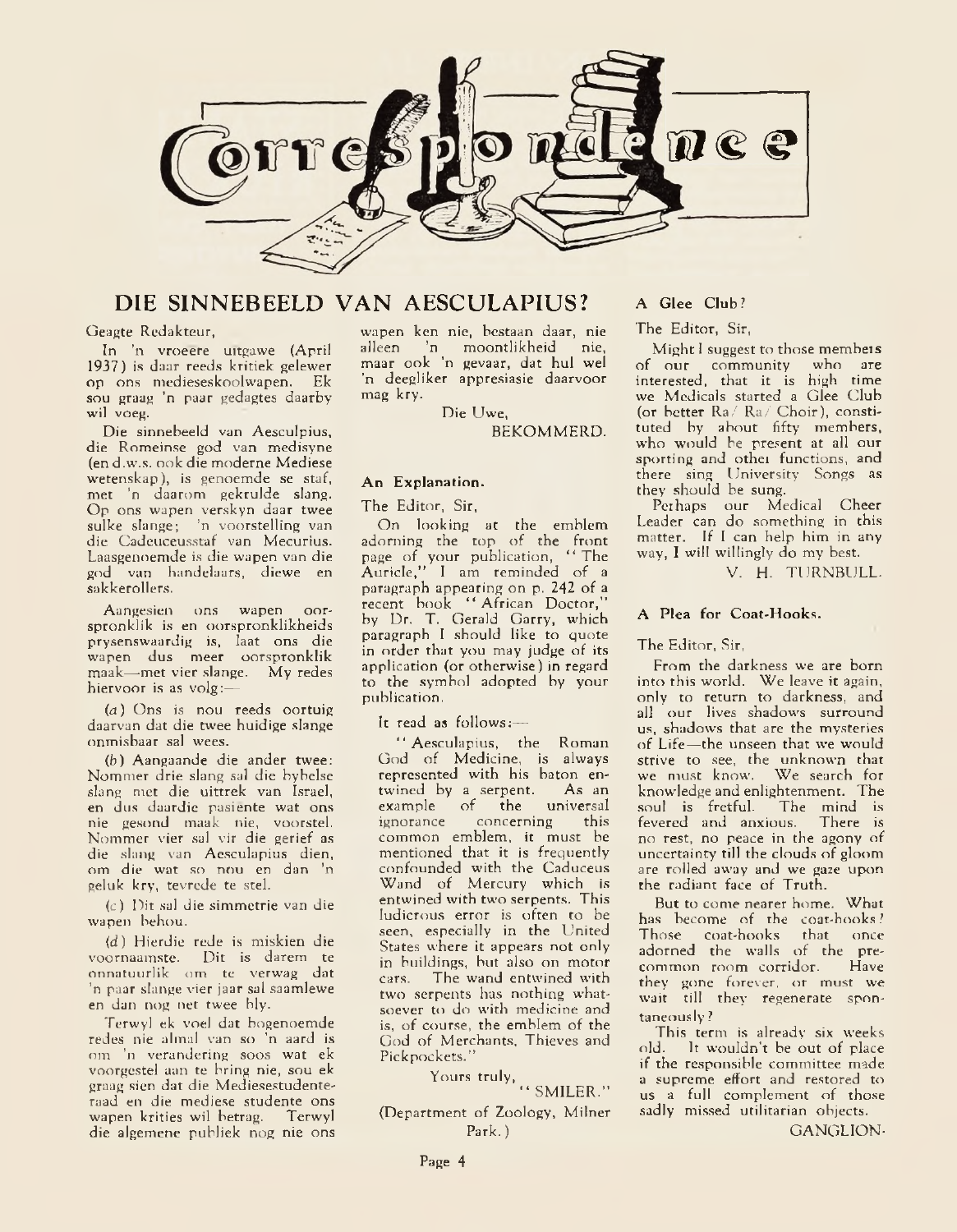Selfs die spanning van die finale jaar kan verdryf word deur ritmiese musiek, 'n gladde baan en 'n lekker Hierdie drie was almal teenwoordig by die dans wat vir die mans van die sesde jaar en vir die huisdokters op 25 Maart gegee is in die Mediese Skool deur die dame-studente. Die funksie is gehou in die pas-voltooide nuwe gebou wat in die vierkant opgetrek is vir die Snykunde-departement.

Die orkes van die Mediese Skool het die musiek verskaf, en almal het gevoel dat ons eie orkes in beter staat is om die regte gees by so 'n studente-funksie te skep as byvoorbeeld 'n vreemde orkes van die stad. Tenminste, so het elke dametjie met wie ek in die vlinderdans gesels het, vir my gese. Ons wil die sestal van die orkes baie hartlik bedank.

By so 'n geleentheid het baie van die aanwesiges onwillekeurig gedink aan die groot nuwe verdiepings wat by Milner Park aangebou word, terwyl die Mediese Skool nog steeds afgeskeep word. ...Maar hierdie geboutjie lyk van binne af baie mooier as van buite.' het iemand geantwoord. Dit was 'n troosvolle en filosofiese antwoord.

Mejuffrou Barbara Meaker as hoof-organiseerster van die funksie verdien alle lof vir die sukses daarvan.

SESDE JAAR.

### REPLIES TO CONTRIBUTORS

 $M.C.H.$ — $(1)$  Your poem is unacceptable because it lies on the wrong side of the line which separates' merely spicy humour from indecent humour.

(2) The article you have submitted cannot be published in the Auricle " owing to its treatment of a solemn and auspicious occasion in • university life, in a rather frivolous manner.

J. E. IRVINE.-Your article will be printed in the next issue of the " Auricle;" we cannot publish it this month owing to pressure of space.

Verpleegster (aan Amerikaanse<br>pasient): Meneer, u koors is Meneer, u koors is 103 grade.

Amerikaner: " Wat is die rekord?"

### THE LITTLE BIRD. At the 3rd Year Social.

" I was flying," said the Little Bird, "over the Medical School on the night of March 29th, when there was wafted to my sensory organs the sounds of mirth, music and revelry. I flew in through the window of the new dissecting room and, to gladden my old eyes, I saw the charming youth of the Medical School dancing to the melodious strains of Charles Berman and his Orchestra. I had never been to this part of the Medical School before, and I was struck by the cosy interior of the new room, and the large amount of space it offered for dancing, and, believe me, all of it was required for some of the antics which humans call dancing to-day. Still, it was obvious that everyone was enjoying himself or herself at a ridiculously cheap price. A bird who frequents the Medical School precincts, whispered to me that the Third Years were responsible for the evening and I made a mental note to attend any further entertainments engineered by this efficient<br>body of students. Stimulating body of students. refreshments were provided at cost price, and I had a pint or so myself which sent new life through my wings. I rather thought, however, that it was a wrong policy to insist on selling quart bottles only and not glasses.

SONG COMPETITION.

Don't forget the prize to be awarded to the best effort in our Song Competition. Send your lyrics and words in NOW to the Editor of the Auricle, c/o S.M.C. Office, and address your envelopes " Song Competition."

Later I flew into the Tea Lounge and saw hearty appetites demolishing the supper which was extensive enough to feed even my flock at home. Then more dancing until close on 1 o'clock, when we all wended our homeward way.

All credit, I say, to the Third Years for a most enjoyable and entertaining evening.'

### GENTLEMEN-THE LADIES!

At the recent Medical School Sports, the ladies were conspicuous by their presence: it augurs well for the future of the Medical School in every respect that the female element is not lacking in enterprise and enthusiasm, and that they are not in any way outdone by their male confreres.

Their participation in the sports is merely one mark of evidence of their manifold activities. Throughout the whole of last year, and more particularly, during the first few months of this year, they have acquitted themselves admirably in all spheres of medical activity. They have stood shoulder to shoulder with the men in the hard work which goes into the making of a successful rag; they have adopted responsible positions on Class Committees; they are as eager to support and maintain the prestige of the Medical School as any male student, perhaps more than many. The "Auricle" wishes to add its quota of sincere appreciation for their contribution to the social, sporting and entertaining life of the Medical School.

### WEARINESS.

In very many devious ways, It seems to me that student days Are spent in Magic slumber— With a strange, transparent gaze We listen in a fuddled maze To statements without number. Our life's a lovely, happy laze. Exam's a transient, silly phase. That we'd rather not remember. And though we live in misty haze, Our weary bones from chairs we raise,

And find we're doctors in December.

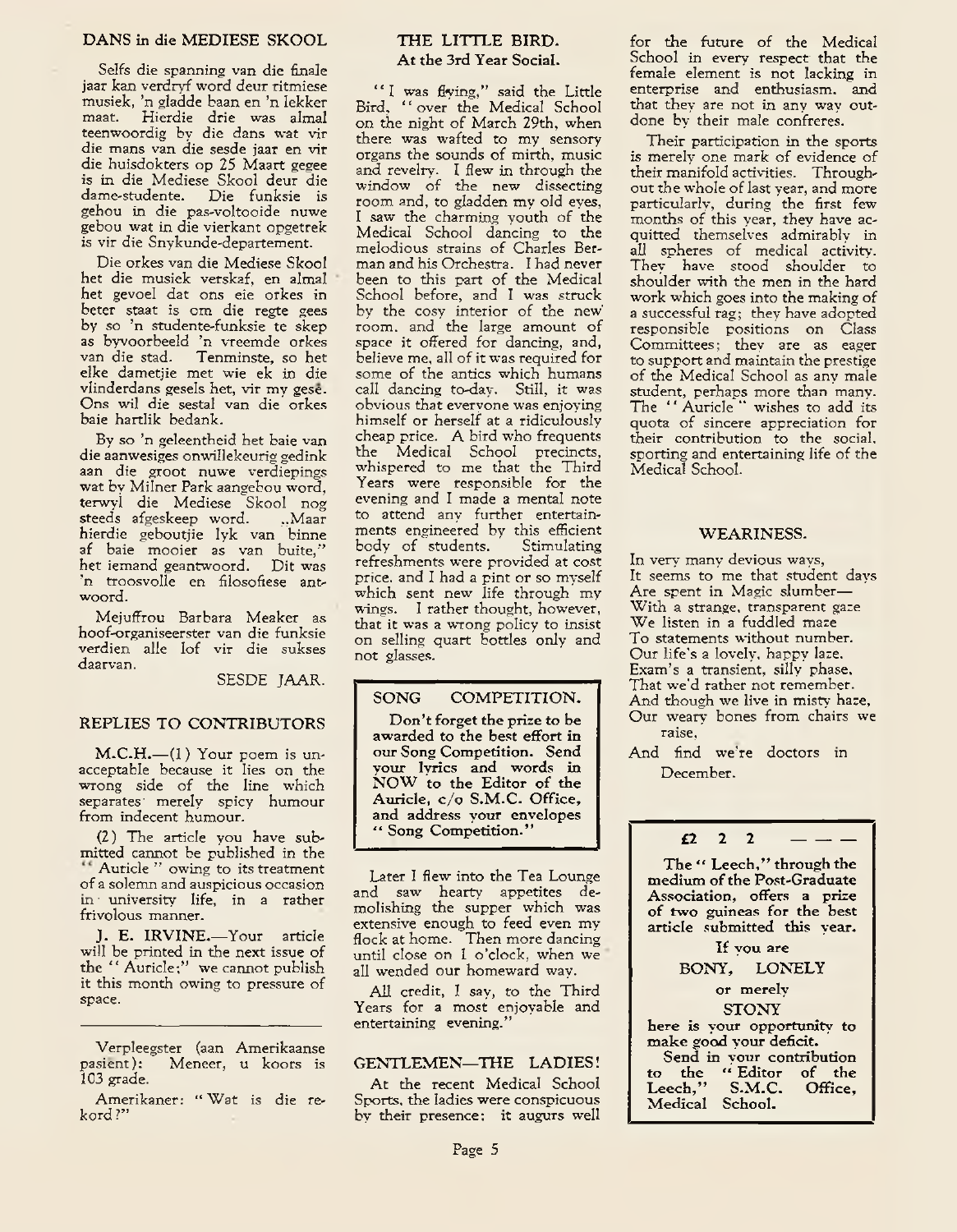

### **LOCAL LETTER**

### OVER-WORKED STUDENTS  $?$  - PLAYS AND PLAYREADING - SONG COMPETITION - STUDENT SERVICE REGISTER.

A statistic maniac has supplied me with some figures. I give them to you for what they're worth. Perusal, however, gives the lie to the oft repeated dictum " We students work too hard." Those who say "I never find time for work " are, according to the figures, much nearer the mark!

" A year hath 365 days. The following days are not spent at college:—  $D<sub>2</sub>$ 

|                                           | Ta su |
|-------------------------------------------|-------|
| Sundays<br>$\sim$                         | 52    |
| Saturdays $(\frac{1}{2}$ day)<br>$\cdots$ | 26    |
| Vacations: 2 mid-term<br>$\ddotsc$        | 20    |
| $\int u \, dv = \ldots$<br>$\sim$         | 30    |
| Long vacation                             | 70    |
| Public holidays (ex-                      |       |
| cluding Christmastide                     |       |
| and New Year)                             | 7.    |
|                                           |       |
| Total                                     |       |
|                                           |       |

' ' This leaves us therefore with 160 days on which we do, or do not, work. For those who never work at home during these 5 months and 10 days, there are only 80 days of 24 hours. In any case half the 160 days are not spent at college.

 $365$  days  $= 8,760$  hours;  $80$  $\rm days = 1,920 \; hours.$ 

' ' The time actually spent at the Medical School, expressed as a percentage, is thus only 21.91%."

Remarkable, isn't it ? More remarkable still is the fact that this time proves sufficient to acquire that working knowledge required of us by our examiners.

By the way, I wonder how many students were aware of the fact that this term we have two short vacations. One has just passed and there is another from 17th May to 24th May. I wonder if the powers that be consider we spend too much time at college?

I have heard much about the " Auricle Song Competition I have seen most of the entries, but have heard only two. One before, but not at, Grad., and the one I myself wrote.

1 am sure the whole school is keen as mustard to have all the entries brought into the open. If I do not prove too late, I would suggest, that the persons responsible for the entries, be requested to perform their songs, in any manner they deem fit, at this term's school

concert. This arrangement, I feel, would help the Judges come to •a decision about the prizes. The response of the audience and the applause they accord each effort would be a valuable indicator.

This year's Music and Dramatic Arts Committee have set to work<br>with a will. They need it, for They need it, for their efforts are not always fully appreciated by the Student Body. Fulfilling the ambitious programme which includes the Annual Play, six or eight plav-readings, the medical concerts, and ward concerts, will take some doing. The annual play, with our able and tireless Professor Stammers again at the helm, receives a setback in that the dissection hall will not be available for the presentation of<br>the play. While some of the While some of the atmosphere will thus be lost, hiring a suitable hall will lessen the problems of production. Professor Stammers has also obliged the committee by consenting to produce the first one or two playreadings, but he has exptessed the hope that students will endeavour to learn the art of production for themselves, and to this end exhorts students to take advantage of the opportunities offered by the play-readings. Will we let him down? Not if the M. and D.A. Committee can help it!

### CRISES.

I would like to hear from all those interested in the institution of a Medical Students' Service Register. If the necessary support is forthcoming, I am willing to assist in drawing up a scheme which will determine in what way we students may be of assistance either to the Municipality or the Government. This suggestion is made in<br>all seriousness. Please do not all seriousness. treat it as a joke.

### TAIL-PIECE.

- For " Is " and " Is-Not " though with Rule and Line
- And " Up-and-Down " by Logie I define
- Of all that one should care to fathom, I
- Was never deep in anything but wine.

BINOCULAR.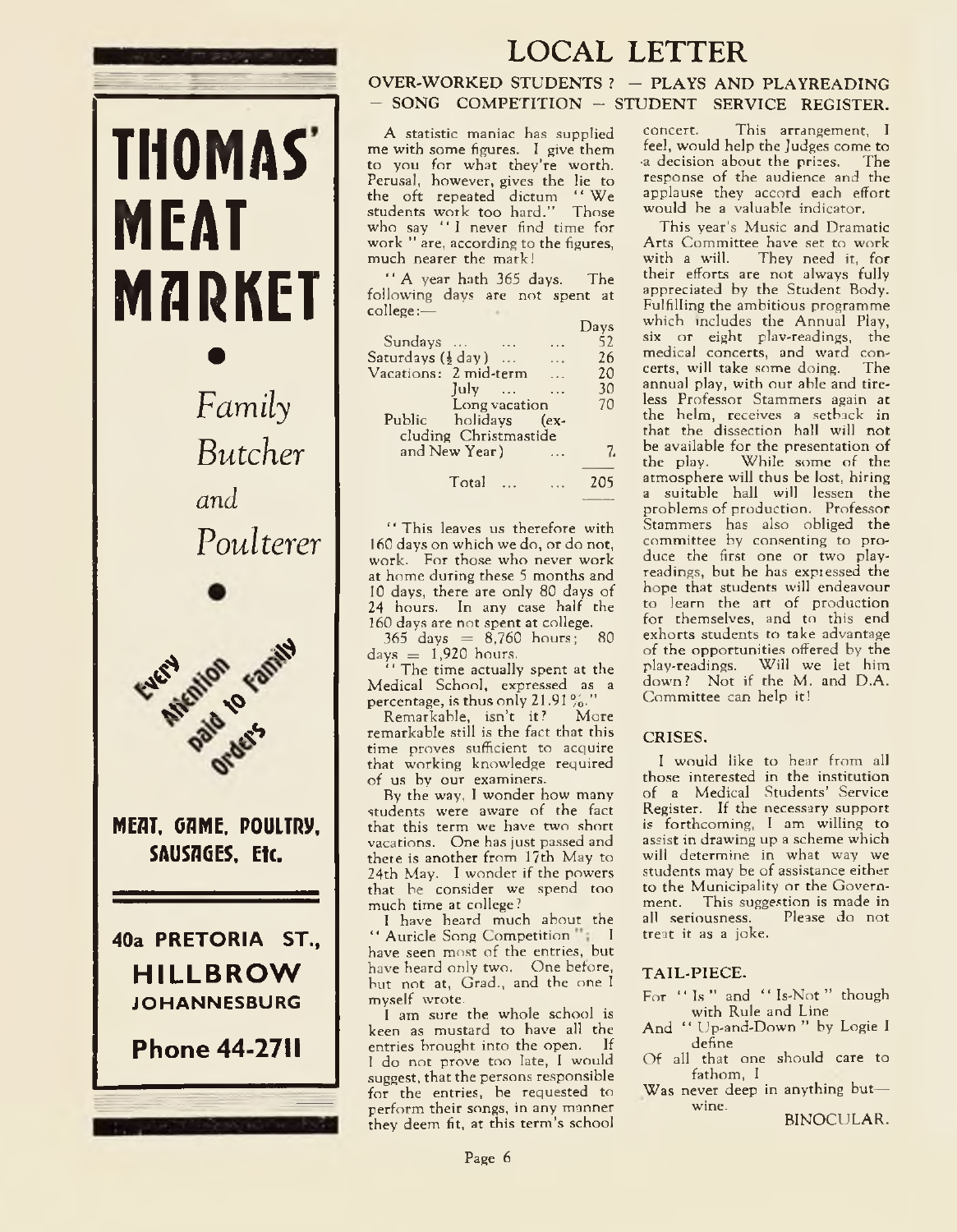## **SPORTS COLUMN**

MEDICALS AWAKE

" *The wain issue in life is* not *the victory*, *but the fight*. *essential is not to have won, hut to have fought well."*

A magnificent expression by perhaps the greatest man in sport, Baron Pierre de Coubertin, Founder of Modern Olympism.

Might I suggest that the S.M.C. have this expression written in letters of gold over the entrance of the Medical School or someother conspicuous place at the Medical School. Countless times I have heard students when approached to compete for theii year, say " I'll never win, so what is the use of my playing," and oh how ! I have longed to have Baron de Coubertin's expression tattooed all over their bodies. Medical Students, use this expression as your password not only in sport, but in your work.

At last Medical School has struck the right note, in that students are beginning to realize that work is not the only factor in the make-up of a successful medical man, but that sport also has its place in that make-up. One thing our students have not come to tealize is that encouragement from the sidelines helps to pave the way to many a victory on the sports field. It is my sincere hope that Medical Students will play their part on the side-lines. The fun so enjoyed is worth it, so try it Medicals—you have nothing to lose.

The Athletic Section at the time of writing anticipates a very successful Inter-Year Meeting. It is noteworthy that the Dental Students are included in the competition, and on paper they appear to be able to " deliver the goods."

The Inter-Year Rugby will no doubt soon be in full-swing. Last year the present 4th years topped the log, and if they can field the same combination, I feel they may repeat their success. Out University Rugby Club have excellent coaching arrangements this year, and although the First team suffered an overwhelming defeat at the hands of Diggers and was the butt of local newspapers, let me make it clear that this team was merely an experimental team and the match a friendly.

The Golf Club has had to rearrange its whole system in order to arrange for a course on which to play. I know little else about the Golf Club, and request that the Secretary of the Club forward information regarding the Club's activities from time to time. Might I request the same of Secretaries of other clubs ?

The officials of the University Athletic Club, if rumoui be true, will be creating Athletic History at University during their championships on the 22nd of April. This red hot news concerns an attempt on the World's 300 yards record by Dennis Shore at the championships. If any student wishes to see Symphony in Movement, go and see the South African Quarter-miler make this attempt on a World's record. Athletic Officials, congratulations on your great idea.

The Boxing and Wrestling Clubs<br>should arrange some very should arrange some very interesting events during 1939, now that they have obtained the services of such excellent coaches as Rolf du Plessis as boxing coach and Hall, the Empire Games Wrestler, also the use of Tisdall's Gymnasium, where training will be possible everv day of the week, except Saturday and Sunday.

Nest I offer a list to show what a prominent part Medicals play in University sport, a list which I am sure is not complete in that it does not cover every club at University:—

| Rughy     | Vice-President, "Boop<br>Southwood.   |
|-----------|---------------------------------------|
|           | Captain, Trevor-Jones.                |
|           | Vice-Captain $\cdots$ Tiffy "         |
|           | King.                                 |
| Hockey    | Captain and Chairman<br>Mendelow.     |
| Athletics | Captain and Chairman,<br>V. Turnbull. |
| Golf      | Chairman, B. v. Linger.               |
| Boxing    | Chairman, T. Gillman.                 |
| Tennis    | Chairman, A Halliday.                 |

### This Month's Sporting Achievement.

The record breaking final cricket Test Match at Durban, which lasted ten days and ended in a draw. In this match seven different records were broken, including some World's records.

THE SPORTS EDITOR.



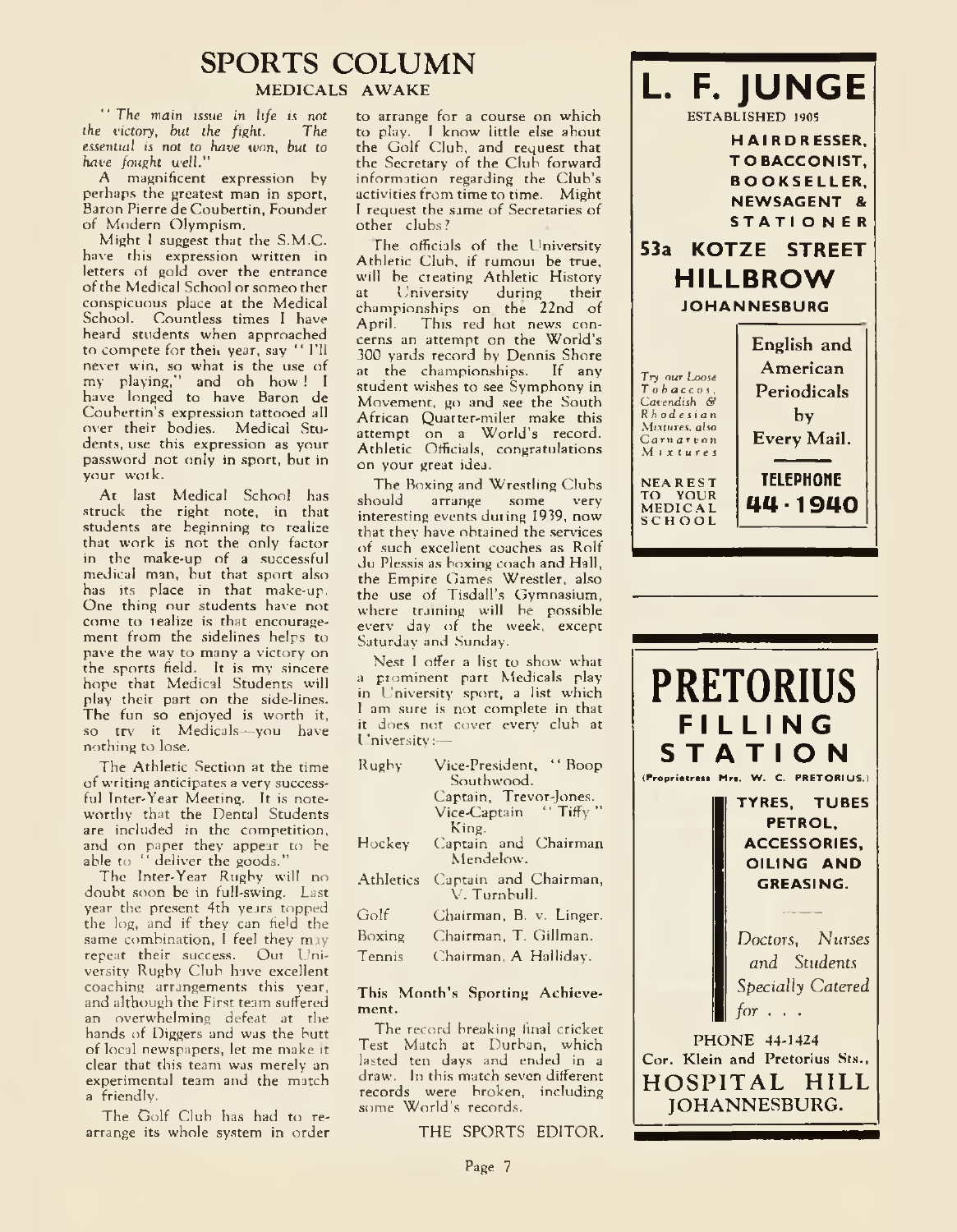



# **OPEN SESAME**

C*The " Auricle'' introduces a series of articles in which selected passages are taken from various books in the Medical Library: in this manner it is hoped to introduce students to books which, although little read at present, are of fascinating interest.*—*Ed*. )

From "History of Women in M edicine."— *Mead.*

Queen Etheldrida was the daughter of Ine (or Anna), King of the East Angles. Her dowry from Tonbert, her first husband, was the island of Ely. where is now the great cathedral, and where she practiced among the nuns, teaching them how to treat diseases and to serve the poor. They tried also to cure lepers but their success could not have been great. Bede says that, when the young Etheldrida herself was sick and about to die of an abscess in the neck, a monk named Cvnefrid was called in consultation: he lanced the abscess and gave her great relief, but evidently she became poisoned and she died four days later, in 660. Bede says that she believed the Lord had sent this sickness because she had been vain of her beautiful neck: and he adds that, when her body was exhumed sixteen years later, it was perfectly sound, her wound having been miraculously healed.

Queen Elizabeth, who had been sickly from her eleventh year, had to submit to so many bleedings and purgings that it is a wonder that she lived to reign at all. Elizabeth was, perhaps, the most thoroughly educated woman of She spoke several languages, and wrote Latin and Greek easily. She had dabbled in medicine, preferring to prescribe for herself. She believed and upheld her advisor. Dr. Dee, in all his predictions from the stars, and also surrounded herself with medical men and astrologers from the Continent. She believed in taking enormous doses of medicine. and in being copiously bled for all indispositions, whether suffering from anaemia or jaundice or ulcers of the leg. Sir Arthur Keith tells us that her apothecary bill 'was " tremendous ": but for all that she refused many of the more disgusting remedies of her age. He doubts if she had inherited

syphilis from her father, as many people hinted, but she may have had anaemia, a poor stomach and liver, a chronic leg ulcer, septic teeth, rheumatism, possibly angina pectoris, and a very unstable nervous organisation.

### From " Devils, Drugs and Doctors."—*Haggard.*

Those artists who were witnesses of the Black Death have handed down to us some of its horror in the pictures they have painted. Among these is the " Peste de Marseille " by Francois Gerard. It shows the tragedy of a family: the father on the ground writhes in agony while the mother, seated on a chest by his side, clasps to her body her eldest boy, wrapped in a blanket, too weak to stand: a younger child leans against his mother, watching in terror his dying father. To one side the dead are lying heaped under an awning while convicts are dragging corpses away to burial. In the<br>background stands Bishop background stands Bishop Belsunce, religious hero of that plague, who fed the poor, visited the dying, and with full ritual of the church exorcised the plague. " Le Pesle dans la Ville de Marseille in 1720 painted by J. F. de Tory, the younger, shows the convicts cleaning the esplanade of La Tourette of the decomposing corpses which they are throwing into the open vaults of the bastions.

### From " The Mystery and Romance of Alchemy and Pharmacy. '*f*—*Thompson.*

In the eighth eclogue of Virgil we have a detailed description of a Roman sorceress. She is introduced by the poet as giving directions to her assistant as to the working of certain charms. Her object (a common one apparently at that time) is to recall Daphnis, whom she calls her husband, to retuin once more to<br>her arms. The assistant is The assistant is directed to bum vervain and frnakincense, and the highest efficacy is ascribed to a solemn chant, which is capable of calling down the moon from its sphere or making the cold-blooded snake burst in the field, and was the means by which Circe turned the companions of Ulysses into beasts. The image

*(Continued on Page* 9)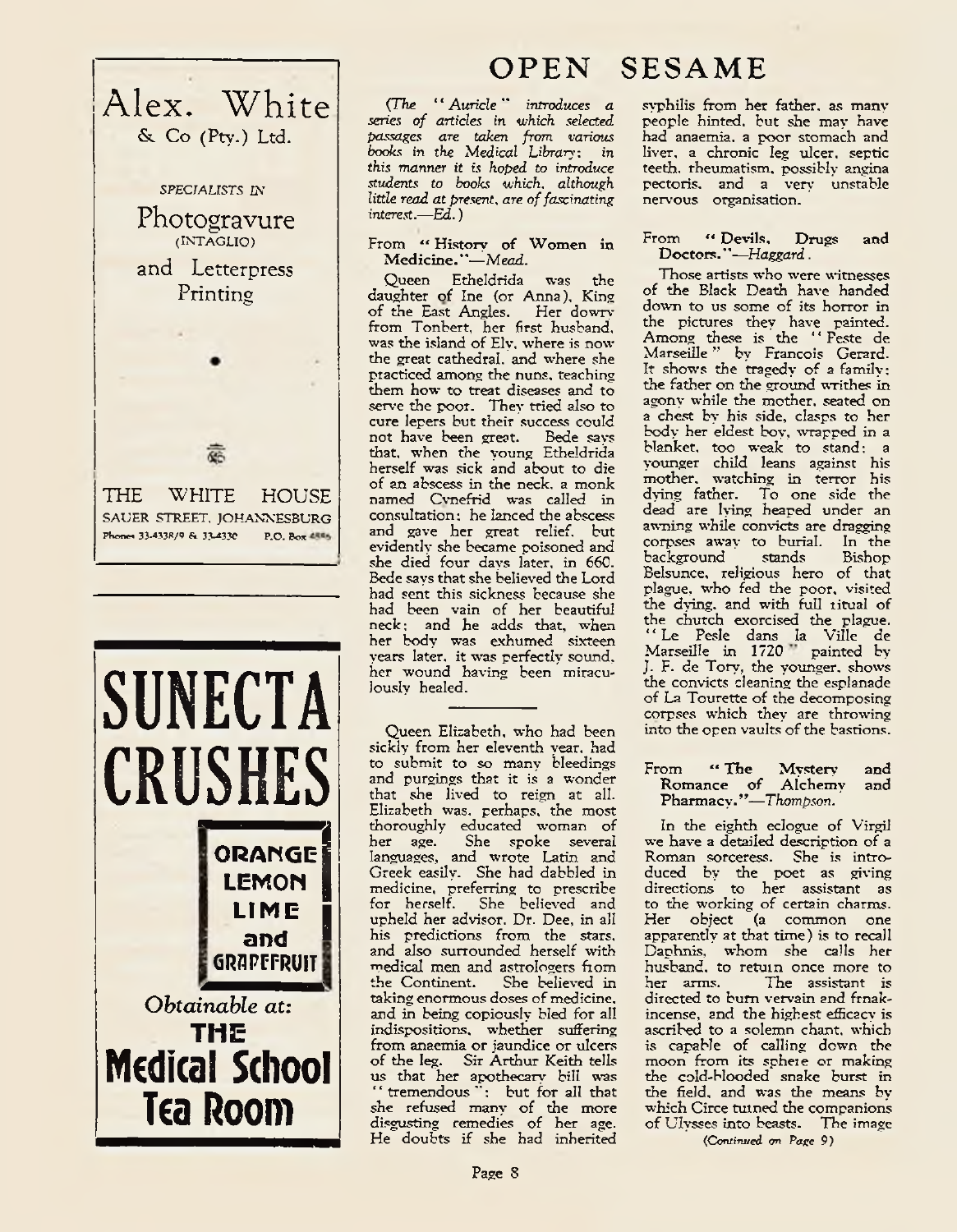### **IN ASSOCIATION WITH LITERATURE I. Anton Chekov**

The last decade has' been an auspicious one for doctors. Not that their activities with immediate professional pursuits such as with cancer or the -common cold, have added the lustre to their name, but within that short time their value on the book market has rocketed up to the odious levels of the " Best Seller " and beyond. And they have been nothing loathe to seice upon the advantage. Their very living assumes a twice blest commercial significance; a few years in general practice and an adroit imagination graduates one for these literary spheres in which it appears; not even rank insanity need loom as a serious obstacle. For the scope is large and you can swell this literary midden with the ethical iniquities of your more successful colleagues or conversely cannonise the nobleness of the healer through your own auto-biographical conceit. It is well that above this dross there tower the names of a small band of Medical men whose works are of such worth that these remain a living memorial long after any, who may have cherished affectionate memories of them as their doctor, have since ceased to bear witness.

It is interesting to trace in what measure the awakening of their genius was influenced by their association with Medicine with its unique proximity to the lives of people and the fundamentals of their existence. With some there was an almost immediate incompatability which may easily have precipitated the awakening of their talent as would seem the case with the poets, Keats and Francis Thompson. With others medicine and literature became serenely miscable and we cannot but feel that their genius was mellowed and enhanced thereby. And it is in the search for the blend of qualities

of Daphnis is then ordered to be thrice bound round with fillets of three colours, the assistant at the same time repeating the woids, *\*\** Thus I bind the fillets of Venus," and then paraded about a prepared altar.

[A further series of selections will appear in our next issue.]

of the good doctor with those of the great artist in literature, with the qualities of depth, sympathy and equanimity which are the common glories of both, that we turn to the works of the great Russian doctor, author-playwright-Anton Chekov.

Chekov was driven to writing through hard circumstances. An impecunious father, a large family and ambitions towards medicine drove him to it as a means to an end. Writing to subsist, studying to graduate, he toiled month in and month out, year on year, in the meagerly successful endeavour of providing for himself and his parents. As some measure of his prodigious activity, it is estimated that at the age of  $27$  he had produced over 400 articles, short stories and reviews for the periodicals of the time. He writes of his medicine—" I have no doubt that the study of medicine has had an important influence on my literary work. It has considerably enlarged the sphere of my observation and enriched me with knowledge, the true value of which to me, as a writer, can only be understood by one who is himself a doctor. Familiarity with the natural sciences and with scientific methods has always kept me on my guard and I have always tried to be consistent with the facts of science and when this has been impossible I have preferred not to write at all."

He qualified at the age of 24 in 1884. Little is heard of him as a doctor, except brief mention of his work in cholera and famine areas in certain districts in Siberia. This medical existence seems to become gradually and almost wholly absorbed into his intense literary<br>life. It was only after the sheer It was only after the sheer necessity of writing had passed over that he found himself possessed of a rare power of literary expression—he pursued his daemon unreluctantly and became the crowning achievement of that worthy line of Russian letters from Gogol, Turgenev, Dostoevski, to Tolstoy and finally Chekov himself. Where these contemporaries laid a tradition in the novel form which has no match in any country in the World, Chekov developed the short story to heights which have never been

surpassed. He was the author of five full length plays which are so fine that they have few acknowledged equals on this side of the best in Shakespeare and Ibsen. The Three Sisters," *\* '* Uncle Vanya" and "The Cherry Orchard " have been frequently revived in England and America with as much success as they were originally accorded at the great Moscow Art Theatre over 40 years ago.

There has been a dismal and persistant misreading of Chekov, probably due to our long and constant association with our inferior Western forms, rather than any essential difference of outlook. Chekov rounded his characters not only descriptively but psychologically, he presented them subjectively and objectiveiy—as they were known to themselves and as others knew them. Objective analysis applied to the lives of most of us would savour of degrees of failure, or in reality only half success—never futility, as is the charge of some of Chekov's critics. He wrote naively and with tremendous emotional restraint. Fiction, he contended, should never place a strain on the reader's perception. He must be told directly and appreciate on the instant. In this way you are always running alongside of him, until he sets your thoughts ahead in what appears the obvious road and in a twinkling you are over the brink, sorrowing and laughing with him, so unerringly has he moulded your emotional response.

Chekov died of tuberculosis in 1904. He was still working hard, happy, and of moderate means right up to the end. He should need no further introduction. Read him, and experience his genius!

D.R.M.



*<sup>(</sup>Continued from Page* 8)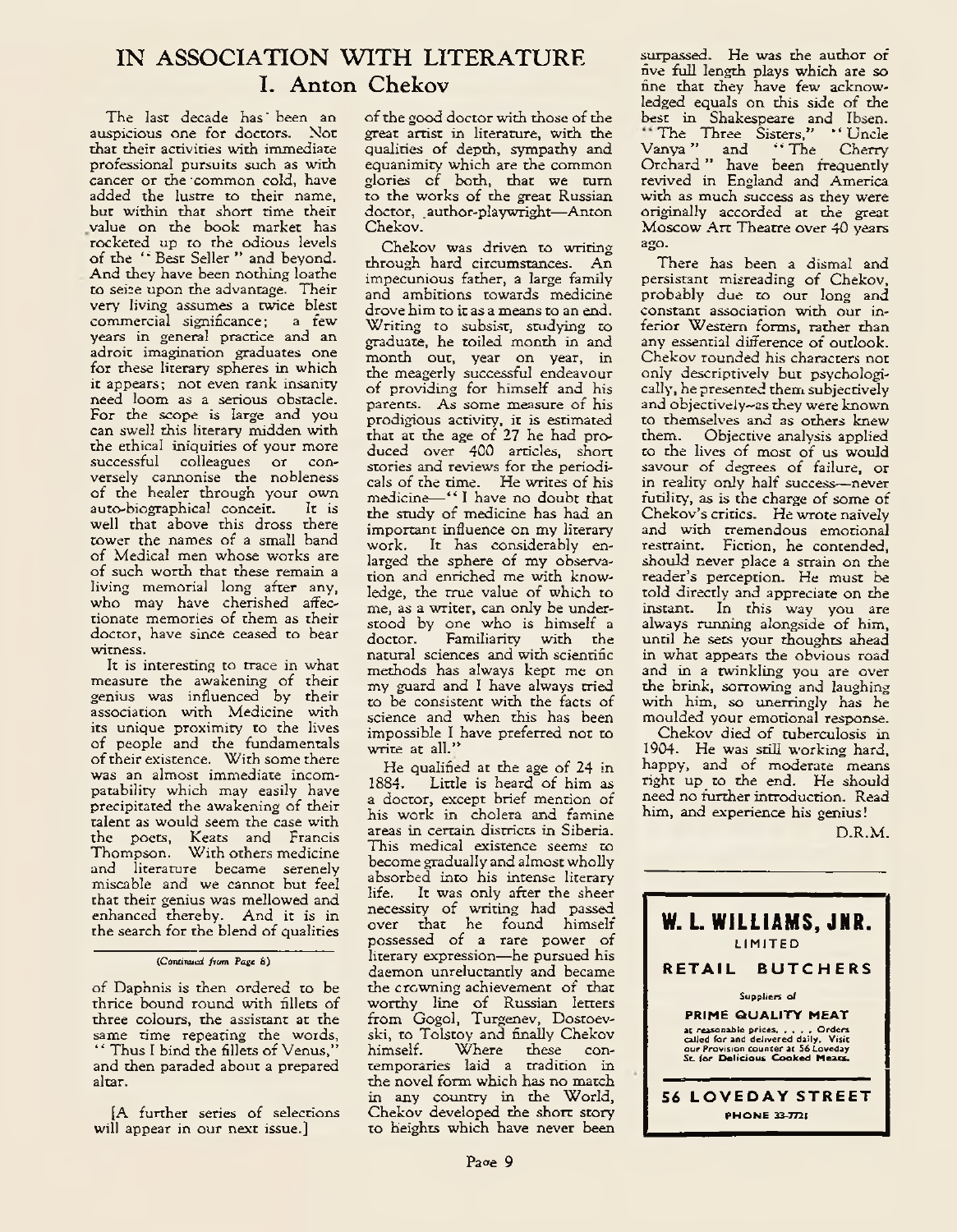





Service and Satisfaction assured *Phone* 44-4008 *for appointments* 

# **MEDICALS SOME MEDICAL MARTYRS**

The history of medicine is filled with the noble deeds of men who have devoted their lives to their profession, and have succumbed to the dreadful diseases which they weie fighting. These were indeed acts of heroism—acts that will always be remembered with veneration and respect. Here were men engaged in war against invisible assassins, trying to alleviate the<br>sufferings of mankind How sufferings of mankind. different is that war from the one that aims at the subjugation of other nations. The one is constructive and ameliorative, the other destructive and futile. Let us pause for a moment, and consider some of these benefactors of humanity.

I recall to my mind the tragic incident, which led to the death of the brilliant young surgeon Henry Philbrick Nelson about three or four years ago. Nelson was a New Zealander who qualified at St. Bartholomew's Hospital. He became house surgeon, demonstrator of anatomy, and<br>research scholar, and was research scholar, and was recognised as one before whom a great future lay. He was especially interested in thoracic surgery. Nelson gained the annual Surgical Scholarship of Great Britain, and was eventually made surgeon to the Metropolitan<br>Hospital and the Papworth the Papworth Tuberculosis Village Settlement. One day, while operating on a suppurating wound he poisoned his left index finger. Abscess after abscess followed, and at last it was found necessary to amputate<br>his arm. Think for a moment Think for a moment and consider what the loss of an arm means to a surgeon. Bravely young Nelson faced this terrible ordeal, and when all was over he turned to his wife and said: " It will have to be a different sort of struggle now, won't it, dear?"

But poor Nelson's days were<br>numbered. The streptococcal The streptococcal infection spread through his system and this brilliant man died of septicaemia at the early age of thirty-four.

It is interesting to note that Nelson's best friend was the young Dr. Melly, who was killed when attending to the wounded at Addis Ababa. One of Nelson's colleagues<br>wrote: "At first sight you see " At first sight you see tragedy in these two figures, but

look again and you will see the greatest of triumphs."

Another heroic deed is seen in the life of the inventor of the stethoscope, Rene Laennec. This Frenchman spent many years in studying consumption, and eventually died of it. There is also the case of Sir Henry Head who severed his own nerve at the elbow, so as to obtain and record the various effects. He eventually became a victim of creeping paralysis.

There is the case of young Dr. Jackson, who went to work in the pneumonic-plague-stricken district of Mukden. He worked diligently, but finally succumbed to the disease, to which he had devoted so many years of study. The Viceroy of China came to his memorial service, and showered encomiums on the life of so noble a worker.

Another memorable incident is that of Dr. Adrian Stokes, who went to the West African Coast to study the dreaded disease of yellow<br>fever. He wrote home: "We He wrote home: have our fish hooked. It is just a matter of landing him, only a matter of time, unless our tackle<br>breaks." Unfortunately the Unfortunately tackle did break, and Dr. Stokes was taken from our midst at a time when we could ill afford to lose such men.

Yellow fever has taken away many brave men from our midst. Major Walter Reed worked in Cuba on the dreaded disease. He was assisted by Dr. James Carroll, Dr. Jesse Lazear, and the Cuban Aristides Agramonte. Dr. Carroll offered himself up so that he could be experimented on for the sake of humanity. He was bitten by the dangerous stegomyia

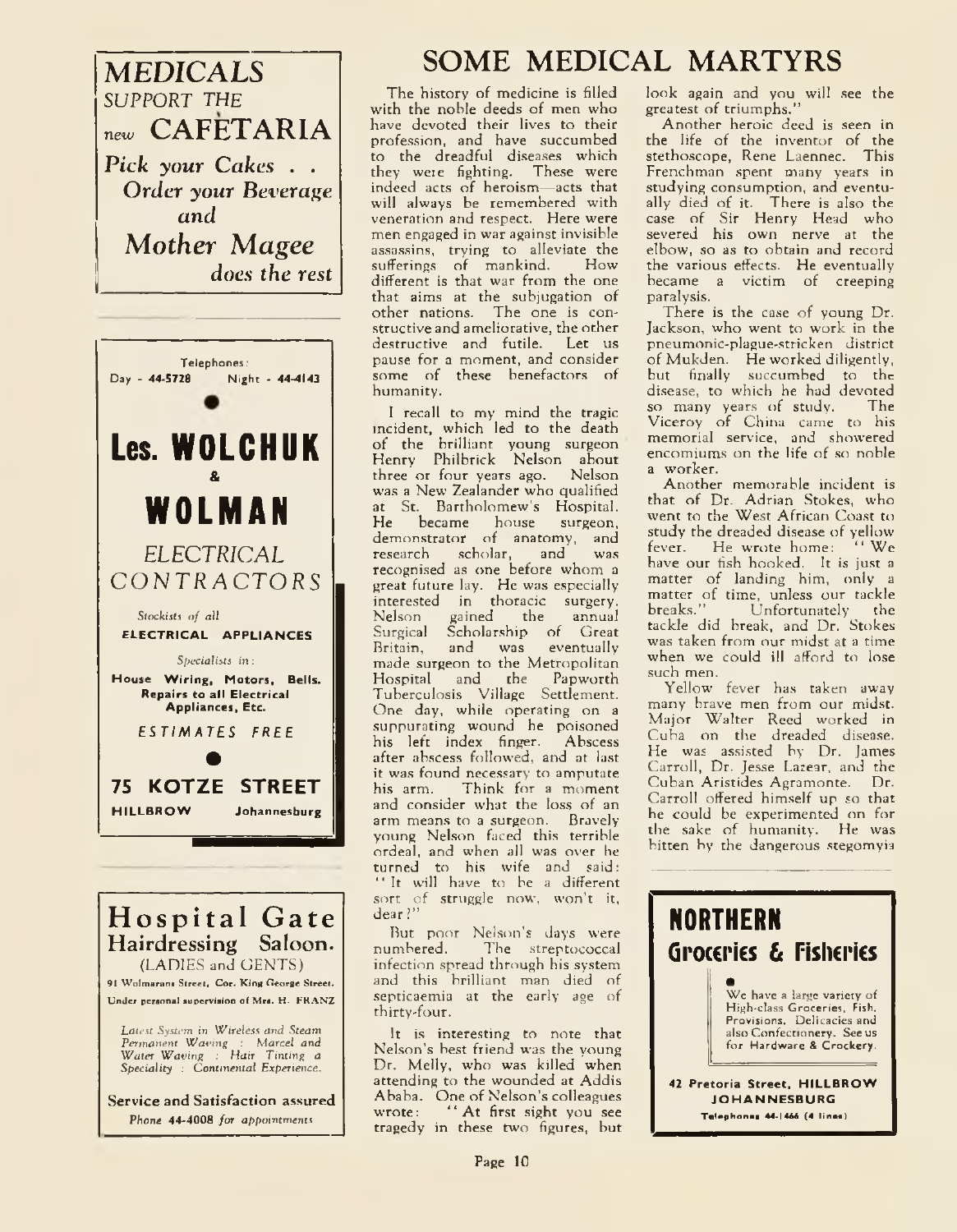mosquitoes, and eventually contracted yellow fever. Fortunately Carroll recovered from the disease, hut Dr. Lazear, while one day experimenting was bitten by a tremosquito and died on September 25. 1900. Volunteers were called for from the army, and in answer to this came Private John Kissinger and John J. Moran, ready to sacrifice their lives for the amelioration of mankind. Other names worthy of mention in connection with this great struggle are those of the young American doctoi, Cooke, and two American soldiers, Folk and Jernegan.

The eminent Japanese scientist Hideyo Noguchi was also concerned in the fight against yellow fever. Noguchi was also the first man to

but soon fell victim to the disease, and died on May 21, 1928.

These are indeed martyrs whom humanity should salute and revere. The wonderful fight is still going on, and one can only hope that to-day's research will bear fruitful crops in the near future.

ROSEHYM.

### NOTICE.

The " Auricle " would welcome contributions of all kinds. Preference will be given to articles not exceeding 600 words on topical or general sub ects. Closing date for all contributions is on the 27th of each month.



isolate and identify the germ of hydrophobia. In 1928 a terrible pestilence broke out on the West African Coast. Noguchi went to Akkra to investigate the epidemic,



### IMPOSSIBLE PEOPLE.

The man who went to Rietfontein to see Phyllis and die.

I PRESUME

The 2nd Year Student who thought oxygen debt was '' what the patient owed for his oxygen cylinder."

The Massage Student who said that on a ward-round she saw a case of ' ' cardio-vascular endocarditis."

### OVERHEARD AT O.P.D.

Student: "These marks on the<br>abdomen are occupational are occupational grooves."

Dr. B-: "Do you think *striae gravidarum* are occupational grooves ?"

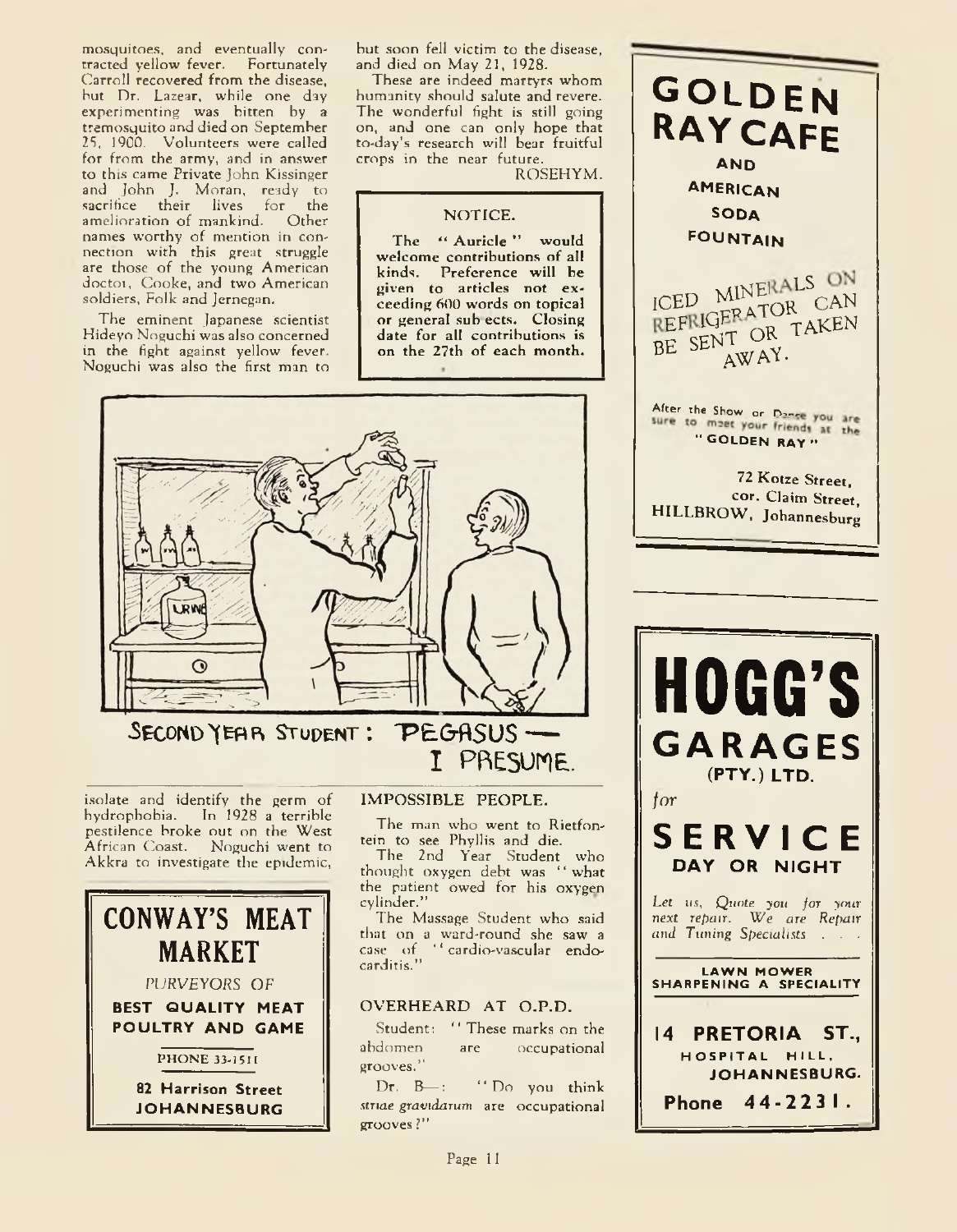A certain American humorist, light Artemus ^Ward, advised the patriotic minister of his village to pursue his calling in the Field Ambulances, and thereby save the American Government the cost of morphia. While sluggishness, to say the least, is displayed in the afternoon lectures, the mental lethargy of medical students is not confined to such post-prandial occasions, but extends as a lazy acceptance of the facts just as they are handed out to them. A few weeks ago our Dean energetically exhorted us to think—and by that he did not mean continue as devoted disciples of our text books<br>or chiefs. Too many times are Too many times are we fobbed off with a word or phrase, our curiosity stillborn.

A word is merely a symbol expressing an idea or conception it comes into being as a result of the original idea, yet how eagerly the mind grasps at some word or other, to save itself from formulating thoughts for itself. politicians know this too well, and succeed in fooling nearly all the people all the time. Alarmists in England are held up to ridicule as " jitter-bugs." " Aryan," as a word is now completely divorced from its original meaning and has come to be a synonymous term for<br>a type of barbarian. The word a type of barbarian. " ideally " is similarly used when no other excuse for intolerance<br>or racialism can be found. One or racialism can be found. One<br>expects the agitators of party expects the agitators of politics to snatch at such comforting straws, but this pernicious habit has spread into what we fondly call science.

A reference to examination papers demonstrates that for many students their words are as meaningless as the abracadabra of the magic-man—students for whom such words as blastodeum, auricle, or calcaneus conjure up no visual picture. Such are the people who perpetrate the howlers, at which some examiners howl with derision but most with unsuppressed rage. The enthusiast who described the vagina as lying in the inguinal canal, the ingenious ass who said an acid-fast bacillus produced acid faster than any other bacillus; and the "swot" who guessed the normal eosinophilia as 59% are in the same class. Give them a word and the idea matters not a scrap. An infant with its dummy could not be happier. Tell such a person that pus is' formed by a pyogenic organism and he is satisfied. It is evident that the study of the body has become a mass of meaningless *facts* to some individuals.

In embryology particularly where the problems of differentiation and ontogeny are so obscure, the search for the cause may be abandoned when some word is invented as a salve to the conscience.

A. W. Meyer in his essays on the history of embryology says—

' *\** As long as we shall remain ignorant of the true nature of the processes of development, we shall be compelled to add to the long list of words, 'the mystical host ' as Whitman called them, to designate hidden forces."

And so we have the psychicarche of Aristotle, the vis corporis essentials of Woolf, the vis productux of Needham and a medley of others, all indicating the forces of living and developing marten It is not a far cry from the archers of Paracelcus to the determinants or organisers with which modem

embryologists explain away their difficulties.

In medicine we have the same tendency towards vague expressions. Asthma inflammation, epilepsy: each refers to a number of processes with a variety of causes, but the terms are used as though they were single diseases. Or we may further fog the picture by referring a feature to a constitutional state.

It would appear that all followers of a science which has a tendency towards philosophy, are in danger of being inebriated with the exuberance of their own verbosity. The mathematical sciences suffer least in this respect. No one could refer to a parallelipiped without having some conception of what it involves, but it is easy to say " enzyme " when unable to explain a physiological problem.

Medicine is in danger of intellectual fraud. Well-meaning lecturers palm off plausible but inadequate explanations on equally<br>well-meaning audiences. Rewell-meaning audiences. dundant phrases are used and are gratefully assimilated—a good example of such was the statement that " a haemolytic streptococcus produces a haemolysin which haemolyses red blood cells." now we know! Dulled by such drugs we finish our courses to emerge as educated men of science whose central cortices must show atrophy of disease. A gloomy prospect indeed but not an inevitable one.

" Words," says Francis Bacon \* 'like a tartar's bow, do shoot back upon the understanding of the wisest and mightily entangle and pervert the judgment."

A.G.

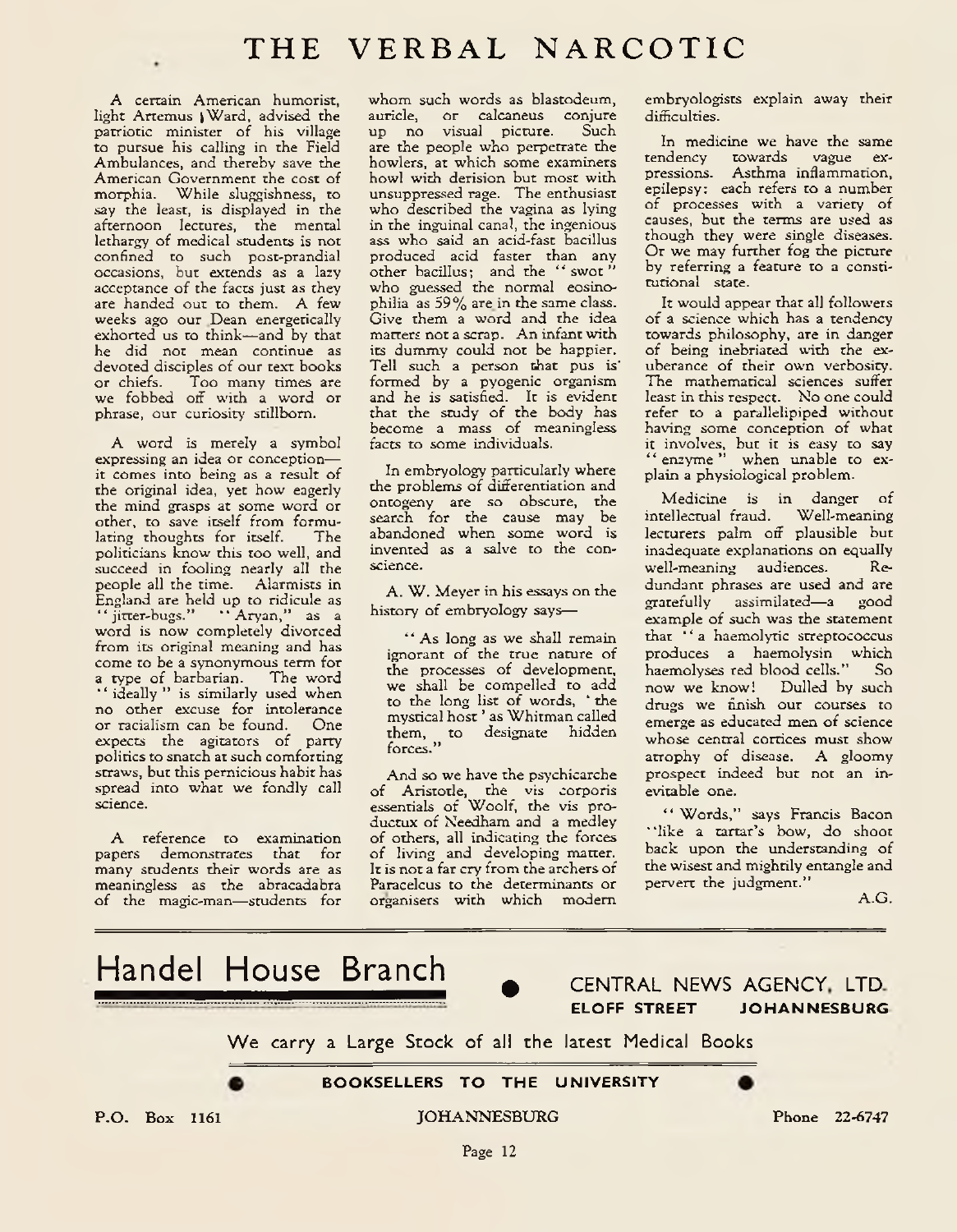During the closing centuries of the second millenium before Christ a movement of people from the North Eastern territories of the Hellenic Peninsula downwards into the rest of the land was taking place. Thus by this, the Doric Invasion, a new culture was added to the already-present Minoan and Mvcenean cultures which had come on to the mainland from Crete. The shores of the peninsula were frequented by the trading-vessels from Syria and Egypt, in which countries the civilisations were decadent owing to thought having become stereotyped. The untrammelled Grecian mind utilized the store of information which had been collected by these earlier civilizations during the passage of time.

The combination of new blood with old culture had among its first discernible fruits two epics of such wondrous beauty, that they are read even in our own time the Iliad and the Odyssey, which mark the beginning of classical Antiquity. Because of the uniformity of period and of the characters of the story, and because of the uniformity of narration, the works are those of one man; who lived about 1,000 B.C. He is known as Homer.

The Greeks occupied themselves with physical beauty, with the theatre, and with dissertations upon behaviour. They lacked a sense of responsibility towards their fellows. Their polytheistic system of anthropomorphic deities is characteristic of the persecutions of the young. All their gods had powers of resuscitating mortals, but Asklepios is singled out as being more capable of alleviating bodily distress. So much so, that Zeus killed him with a thunderbolt, as Pluto, lord of the underworld, complained that Hades was being depopulated, as the result of the restoration of life to dead by Asklepios.

As no less than 158 states or independent existed, marked local variation in the common culture tended to<br>occur. This was especially the This was especially the case in the praeternatural genaelogy, as the competition between the various places of worship as to the frequency of visitors was keen. For instance to settle a dispute as to the birth-place of Asklepios, the oracle was consulted. The astute priesthood, ever desirous of enhancing their tribute, decided in favour of Epidaurus, probably because of its locality near to both Sparta and Athens.

The region of Thessaly is indicated as both the place of origin of the cult of Asklepios, and the land of emigration of the Doric<br>Invasion. That Mt. Olympus. That Mt. Olympus, the traditional centre of Grecian mythology, is situated within its confines also points to Thessaly being of early cultural importance. Much of the following emanated from Thessaly in 800 B.C.

Apollo after his father Zeus, the most important diety on Mt. Olympus, by means of his darts which were the rays of the sun, afflicted men with pestilence and epidemics. He, youthful, vigorous and graceful, surprised a virgin Coronis, bathing in Lake Boebeis. He loved her: and she. though betrothed to Ischus, her cousin, became with child. Such was the fury of her father that the raven, the bearer of the news and Apollo's spy, changed for all time from white to black. Ischus was killed by Apollo's darts, and Coronis by the arrows of Apollo's twin sister, Artemis, the protectress of women and children, and the godess When Coronis' body was on the funeral pile, Apollo conceived a compassion for his unborn son, and delivered the child from the mother's womb. The Centaur, Chiron, was entrusted with the babe; and he being the Sire of Pharmacy, instructed the boy in the medicinal properties of plants.

Asklepios is usually represented as an ideal of manly beauty with hair thrown back from the brow and falling in curls on the sides of<br>the head. A mantle is thrown A mantle is thrown over one shoulder and drapes the<br>lower portion of the body. In lower portion of the body. his hand he carries a staff, twined about with a serpent. The emblem of the snake as a symbol of medicine came to Greece from the<br>East. A duty of the daughter A duty of the daughter of Asklepios, Hygieia, is to attend the snake. She is the goddess of health, while her sister. Panacea, is the goddess of all healing. Two sons Podalirius and Machaon, are famed in the Iliad for their treatment of wounds of the Greeks

before Troy. The wife is Epione; and there is a child, Telesphorus, the boy-genius of convalescence.

The temples of Asklepios usually stood outside cities in healthy situations. The figure of the deity was surrounded by swimming pools, hostels, gymnasiums, and large airy sleeping porches. After suitable preparation on the part of the afflicted one, the god would<br>manifest himself in a dream. The manifest himself in a dream. priest after careful consideration of the sick person would interpret the dream, thereby prescribing the cure. Once health was restored, to proclaim the munificence of Asklepios, a cock was sacrificed, and a votive tablet describing the malady and the remedy, donated.

Galen maintained that ' ' he cures most successfully in whom the people have the greatest confidence." This faith on the part of the patient in this doctor is what Aesculapius represents to us in modem times; for was it not byprayer and supplication in the temples that the sick were healed ? Two other influences are of equal<br>importance: the pleasant importance: surroundings and comfort afforded by an attentive cheerful nurse; and the will on the part of the patient to be restored to health. D.A.

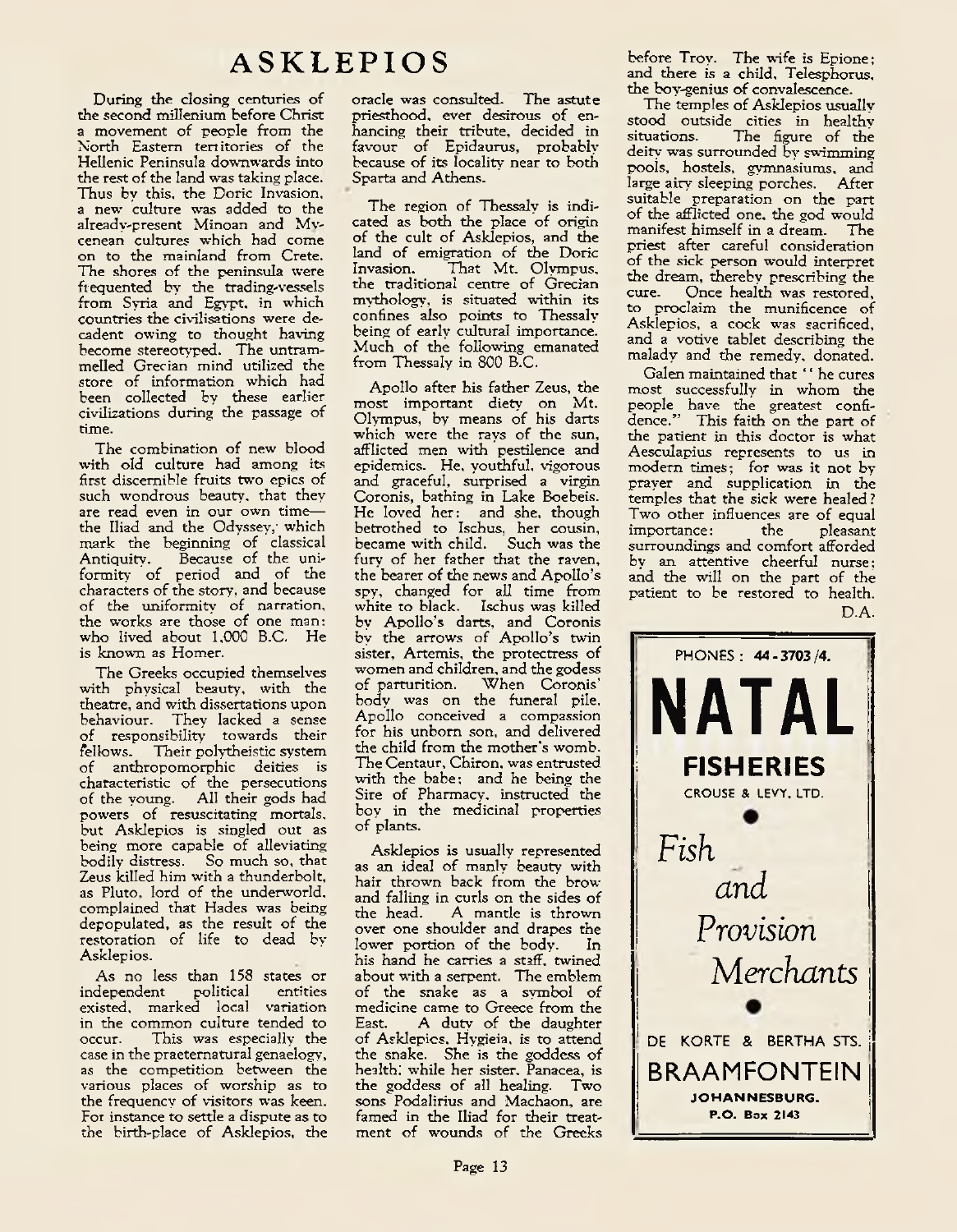

# **THE SIEGE OF BODY**

Through the warm, nutritious air of Bone Marrow an urgent appeal echoed—an abrupt clear call to arms, pregnant with the<br>necessity for action. The necessity for action. messenger, Stimulant, had arrived and the import of his dispatch was not to be denied: the Mother Country was in grave danger; her portals were threatened by an enemy merciless in his approach, unforgiving in his rapaciousness. Gone were the lazy, placid days of Bone Marrow, the indifferent incautiousness of the balmy hours. Now there was always the same word from Stimulant: Action!

As Polymorph stirred to wakefulness, he felt rising in his little body the ancient and primitive urge for battle, and his love for his Motherland, and hate for the implacable foe who was menacing her existence, moved his heart to<br>wrathful activity. From his wrathful activity. position in a nearby capillary, close to an overworked Fat Depot which had been transformed into an ammunition factory, he watched millions of his fellow-beings transported along the great Blood Highway, all with a single purpose, a single ideal; and with them he saw the reserve army of Lymphocytes with their great, dark Nuclei<br>throbbing in anticipation. He throbbing in anticipation. He<br>wriggled in excitement and wriggled in excitement impatience, and his companion, Eosinophil, laid a restraining pseudopod on him. Polymorph wondered what preparations the Mother Country was making in this fight against the enemy; he had heard of that wonderful stronghold, Spleen: a vast country which had the capacity of dealing with any ordinary foe, and enlarged its boundaries in its efforts to do so; he thought of the untiring dynamo, Heart, which supplied the Mother Country with its power, and the tremendously organized filters, Kidneys and its great pipes, Ureters, through which, he had heard tale, the unwanted volumes of water and waste substances drained off. He thought of all this and he thrilled to feel that he belonged to it all, even though he was but an infinitesimal cog.

Suddenly he felt the capillary pulsate, and then in a moment he was on the Highway, Eosinophile on one side and a newcomer,<br>Monocyte, on the other. He Monocyte, on the other. was caught up in an overwhelming flow, and for one giddy moment he fe't that he must burst with the vast impetus; then he regained his equilibrium and was carried along at a steady, irrevocable speed. A small but significant unit in an army of colossal dimensions. Polymorph travelled in the byways of his country, past landmarks he had never seen before and was never to see again, until he entered the main highway, Inferior Vena Cava. He was thrust into a mighty chamber, and only realised where he was when Eosinophile whispered to him, "Auricle." Here he remained for some time, until he was precipitated into another and even greater chamber,<br>Ventricle. With a tremendous With a tremendous push from Ventricle, he entered the last lap of his journey, and at last he had attained his destination. The erstwhile fair country of Lung lay besieged on all sides by the enemy, malignantly eager to conquer it, balefully exerting his influence on the Motherland. Without being aware of the presence of the foe, Polymorph moved on, blindly guided by some mysterious urge, which took him instinctively, unknowlingly to his fate. Lung lay a battlefield as far as his eye could reach, a country in the grip of relentless, savage forces, heaving and pulsating under<br>inimical influences. Then influences. suddenly, Polymorph found himself face to face with the enemy long, evil rods, enclosed in a surrounding layer of white<br>substance. With a savage ex-With a savage exultation, the soldier of Body threw himself into battle. Six of the deadly Bacteria converged on him, but he flowed around them and ingested them, and destroyed them with his enzyme. Vaguely, he saw the gallant warrior, Eosinophile swamped by dozens of the enemy, his red body like a signalling beacon in stormy seas. The odds against the leucocytes were frightful true, they were larger and their enzymes wrought terrible havoc on the enemy; but of what avail was that when three Bacteria replaced every one overcome? With despair in his nucleus, but without flinching, Polymorph turned to face the dozens of Bacteria which were bearing down on him. He ingested three—three more—and

(Continued on page 15)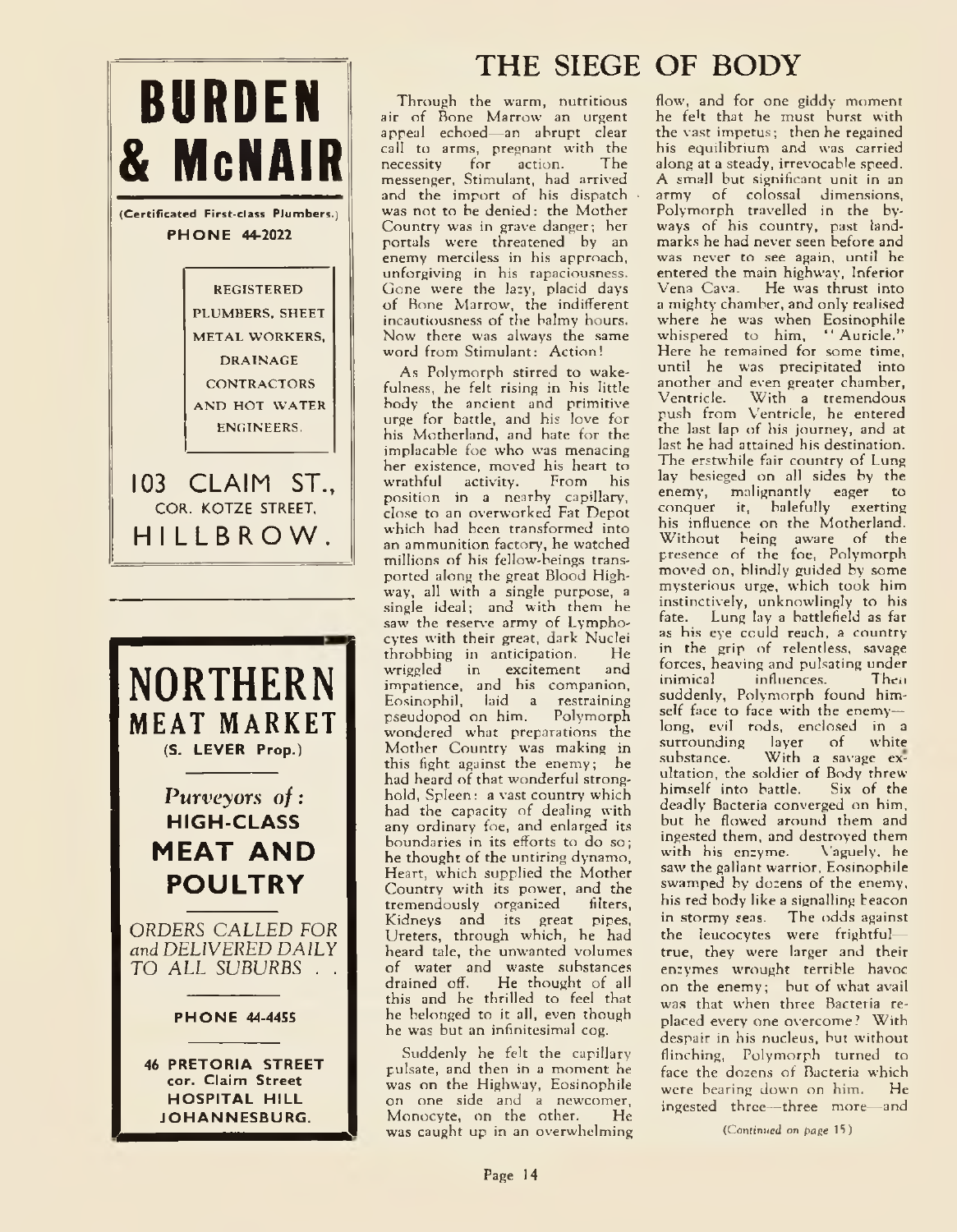*[The " Auricle" presents a short story, particularly pungent in the light o f Man's apparently retrogressive state to-day.]*

The tremors had become more severe of late, and in their rumblings there seemed to be a sinister note, a warning that reverberated throughout the city, striking into some an insane animal fear, a force that could in some cases make of man a crumbling atavistic creature, and in others seemed to open up vistas of unknown power. Some would be filled with the desire and will to protect, others wou'd be elevated into heights of supreme ecstacy by the thoughts and visions of themselves as martyrs—dying in attempts at saving wounded and people trapped beneath fallen beams.

It is strange how man faced with death, and at bay with nature, seems to crumble. Just as some mighty edifice when destroyed, looses its magnificent mechanical symmetry and crumbles to earth a heap of useless debris, ugly, cruel and powerless. So man, a mighty<br>edifice built by countless edifice built by countless milleniums of adjustment and adaptation seems to break up. The mighty bolts of his civilisation loosen, the staying girders of his morality crack, and he reveres

### *(Continued, from page* 14)

another three. For a moment he was free, but even as he paused, he felt the wave of apprehension that ran through the Leucocyte army; he realised immediately what had occurred. Lung, instead of heaving and pulsating in its efforts to overcome the Bacteria, lay still, devoid of all movement. For some time, the Blood Highway ran as it has always done; then it slowed, became spasmodic—and stopped. Lung's communications were completely cut off—there was no possible chance of more reserves being brought up. The Mother Country's last moments had come. Dimly, Polymorph felt that Lung was shrinking, and as Death laid its insidious hold on him, he realised the futility and yet the irrevocability of battle with a foe whose only demand of victory was Death.

M.G.

and retreats in the face of Nature's challenge to the cringing insignificant creature that he is. Some who have built their citadel of ethics through an innate sense of responsibility, remain strong and courageous, but those who have merely adopted a conventional code are revealed in their true form. Like some great betrayer this fear of the powers of Nature, and man's helplessness when trying to combat it, seem to delve into man's innermost sanctuary of subconsciousness to reveal what man<br>is always striving to hide. His is always striving to hide. fear betrays him, and lost is the barrier that exists between conscious and subconscious worlds. Lost is man's foundation of civilisation, the foundation that is convention.

Man reverts to his own self, a lustful, craven, cowardly creature.

Sangroid as he ambled along was jerked out of his reveries of misanthropic disgust by another tremor. As if Nature was disgusted with these puny creatures she had suckled and was striving to throw them off her back with a shrug of her mighty shoulders. His attention was frequently drawn to the passersby—like small frightened animals they hurried along, shoulders stooped as if constantly aware of the vastness of the cosmos. With a sense of constant inferiority that comes frequently into man's consciousness, when on clear nights he gazes into space; sees the stars and the pinpoint of<br>red that is Mars. Only the red that is Mars. present sense of inferiority was magnified a thousand times, as if the subconscious mind constantly absorbed the ever present fear of death, built up high potentials and forced on consciousness its insignificance.

It was no wonder, thought Sangroid, that man had degenerated, that the papers were overflowing with accounts of rape, looting and stories of degrading behaviour. Yes, indeed, man was on the " Road Back."

As he ascended the steps of the building, he breathed a fervent prayer of thanks that he had managed to maintain his courage and sanity. Soon they would all get out of this infernal mess, as soon as things became really bad they would evacuate this town of dread horror to saner climes.

Meanwhile work must go on, he thought, as he entered the lift, waiting a moment before he pushed closed the gates to allow a woman to enter. " Floor please?" he asked absently. The woman nervously answered " 78th floor please." Sangroid glanced pitifully at her as she wrung her hands in nervous anguish, and biting her lips as if trying to dam back a scream of hysterical fear that must be ever constant. She too was bitten by that mania that seemed to be gripping all humanity.

As the lift silently ascended he unconsciously felt a desire to protect this woman; to comfort her with his strength, a strength that was not physical but seemed to radiate from some unknown inner reserve.

The lift indicator flashed 40th floor, when it happened. There was a deep rumble, the borborygami of a dyspeptic earth. The lift cage seemed to go mad, and the lighted interior became sullen and gloomy. They had ceased to rise, but swung idly to and fro.

W ith a violent start Sangroid realised as he lay half stunned on the lift floor, that the cage had broken loose from the guiding railing, and was now merely suspended by its safety ropes.

Lying there in a stuperose state, it seemed to him that the gloom was transformed into a reddish haze. In the further comer he dimly perceived a huddled mass moaning softly. Something seemed to snap in his brain, he visioned whirling orbits of flame, that seemed to radiate from some focus within his brain and spread like waves in a pond throughout his consciousness. His body began to quiver, and he could almost feel the crafty atavistic impulses, that screwed his face up into animallike snarl. God! he had thought that he was strong enough to fight against this force. A force eternal, inexorable—a force that through the ages had only become subtle in its strivings, but not by any means weakened.

His glance darted to the " female " in the further corner. Slowly he crawled towards her muttering " Road, Back!" ' ' Road Back!"

Snap! they were falling— light! darkness! light! darkness! darkness! darkness! ....

E. GARBER.